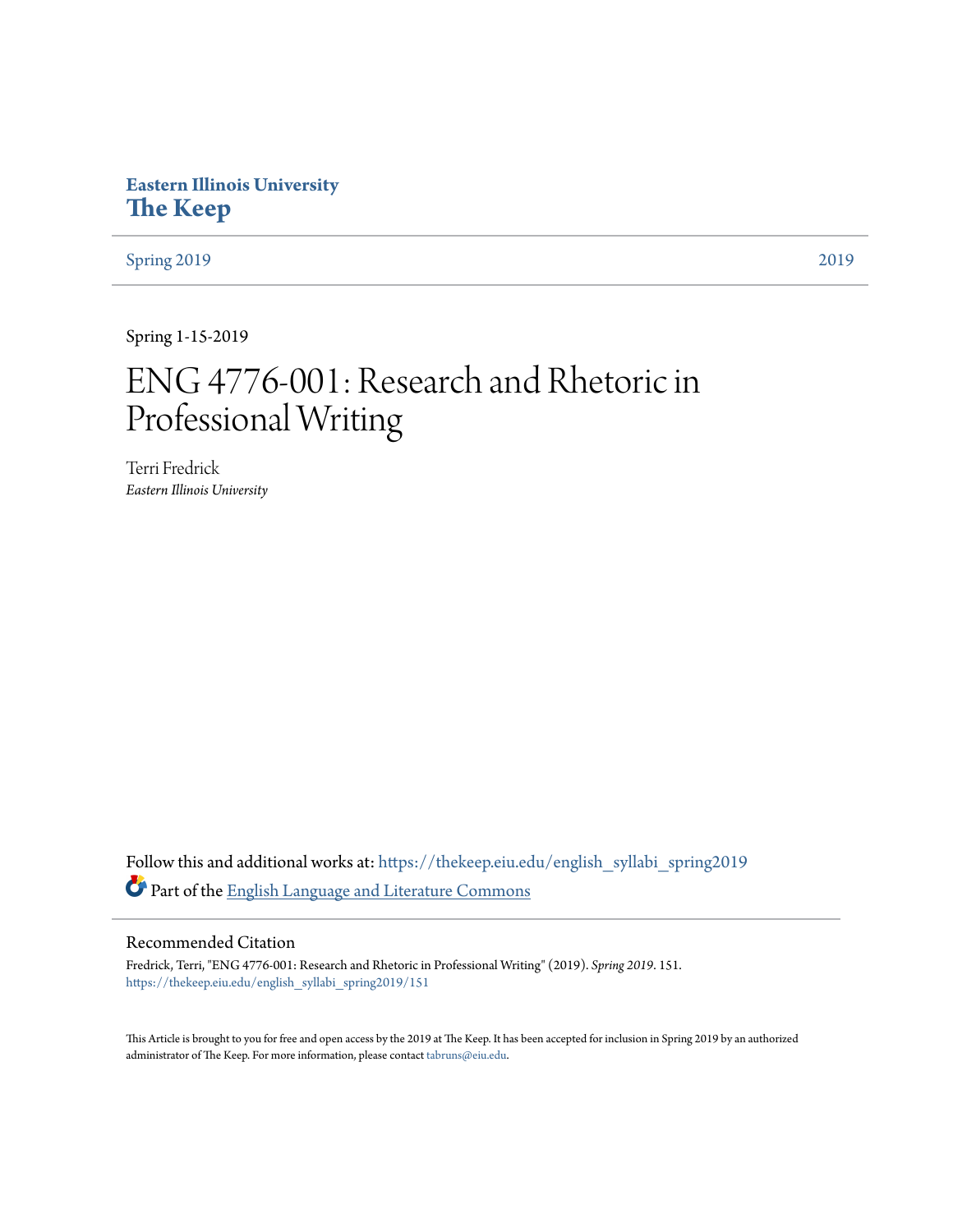## Research and Rhetoric in Professional Writing

Qualitative Research Methodologies and Methods in Writing Studies (Professional Writing and Composition)

Spring 2019 | 3 credits

# Course Description

How is knowledge about writing developed? What questions do researchers ask about how writing works in classrooms, in professional organizations, and in society in general? How do we choose the right methods to answer our questions? What makes an interview effective? What ethical concerns should writing researchers have? How do theory and practice come together through research?

In this special topics course, we will explore some of the core issues in qualitative research about writing. During the course, you will have the opportunity to complete small-scale research activities and to develop research plans to address real problems/questions.

By the end of the semester, you should be able to meet the following objectives:

- Demonstrate understanding of the key research methodologies and methods that support and connect the work of writing studies
- Use sound, appropriate qualitative research methods--including both primary and secondary sources--to answer carefully developed research questions
- Edit documents globally for organization, content, style, and design
- Adapt editing to specific rhetorical situations
- Implement effective collaborative strategies for working with peer and clients
- Demonstrate effective verbal and nonverbal communication

A note to graduate students: As graduate students in a cross-listed course, you are expected to meet a higher standard of both theory and practice. Your requirements will differ in several ways. Expect to have additional reading assignments as well as more complex research-based assignments.

# Required Course Materials

- Powell and Takayoshi, eds. Practicing Research in Writing Studies (available through TRS)
- Creswell and Poth, Qualitative Inquiry and Research Design: Choosing among Five Research Designs (available through TRS)
- Individual articles as assigned (available as PDFs on D2L)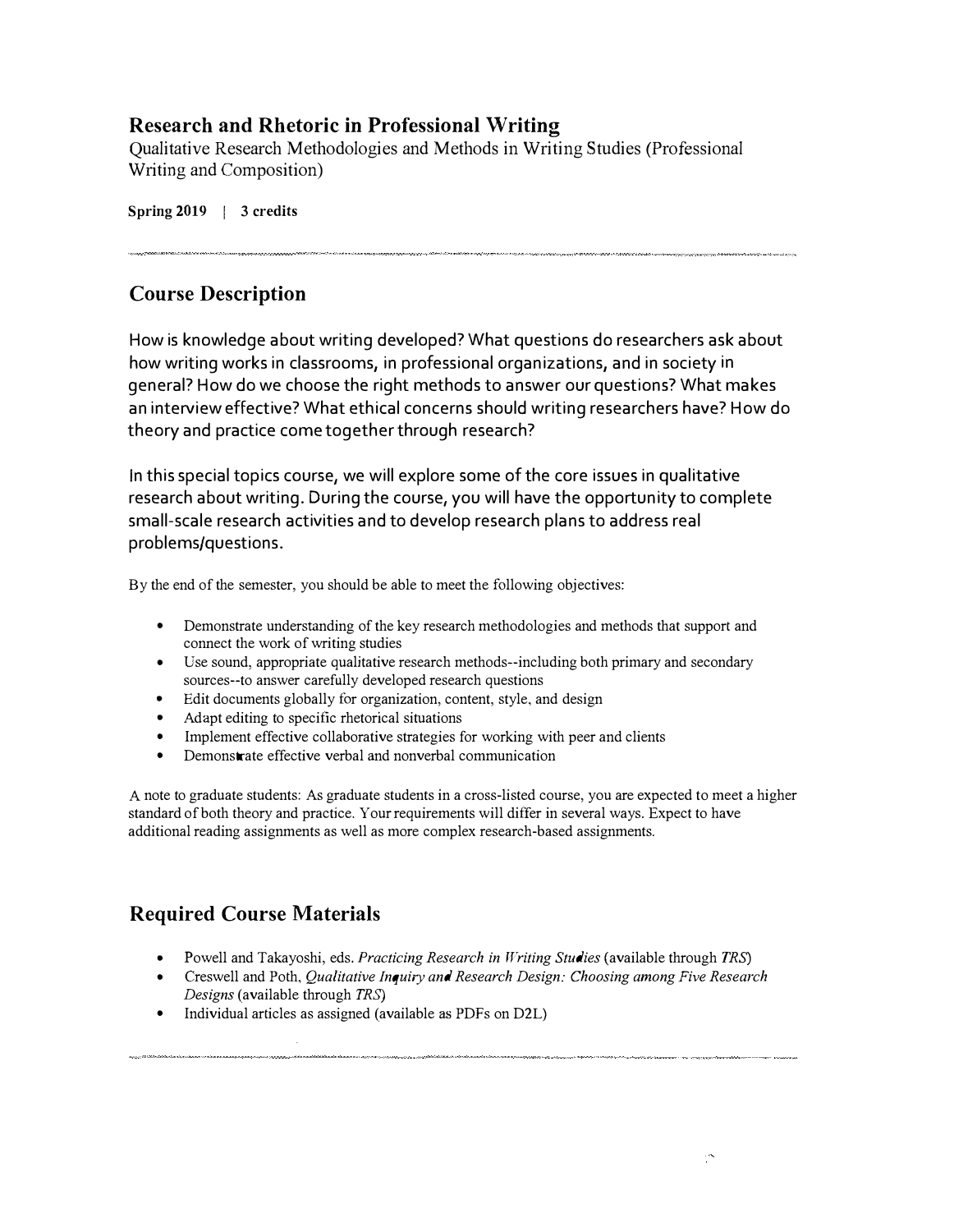# Course Requirements

Below, I have briefly summarized the work you can expect to complete in this class. You will receive more detail about each project as it comes up.

Homework/Quizzes: This course has a higher reading load than most professional writing courses. Plan to stay on top of the reading and journaling assignments, so you will be ready to apply the material during inclass discussions and assigned activities. We will also have unannounced, open-note quizzes over the assigned reading. (Notes must be handwritten or printed out prior to the start of the quiz.)

Researcher interview: You will read research written by an assigned researcher and then interview that research about their research. The researcher will then assign you to read additional research articles that they consider exemplar. Based on your reading and interview, you will present your findings to the class.

Small-scale research projects: You will practice several of the research principles we learn by carrying out small-scale research projects using the techniques of interview, survey, observation/thick description, and textual analysis.

Research article or report analysis: You will analyze a published research report or article and analyze its methods, methodologies, and underlying philosophical assumptions.

Client projects: You will work on behalf of different clients to develop a research plan that will help the client to answer one or more questions that they have. In each instance, the client will have an opportunity to respond to your plan and to request revisions to the plan. You will present the results of your research planning to the class in a report and/or presentation.

## Assessment

Assignments will be graded holistically in areas such as content, organization, expression/delivery, correctness, and layout/visual impact as adapted to the audience, purpose, and context for which you are communicating. Each assignment will include specific assessment criteria.

Students have the option to request evaluative feedback (but not a grade) on a draft of the assignment prior to the submission deadline. To do so, schedule an appointment during office hours. If possible, email a copy of the draft prior to the meeting, so I will have time to review it prior to our meeting. I recommend that you choose an appointment time that is at least 24 hours before the assignment deadline, so you will have time to make substantive revisions based on my feedback.

1'he grade breakdown for assignments is below. Note: I reserve the right to make additions and alterations to this assessment breakdown should the need arise. Students will be informed in class and in writing prior to any changes being made.

| <b>Assignment</b>            | % grade       |
|------------------------------|---------------|
| Small-scale focus group      |               |
| Small-scale survey           | 5.            |
| Small-scale observation      | 5.            |
| Experiment design            | $\mathcal{L}$ |
| Researcher interview project | 15            |
| Client project $#1$          |               |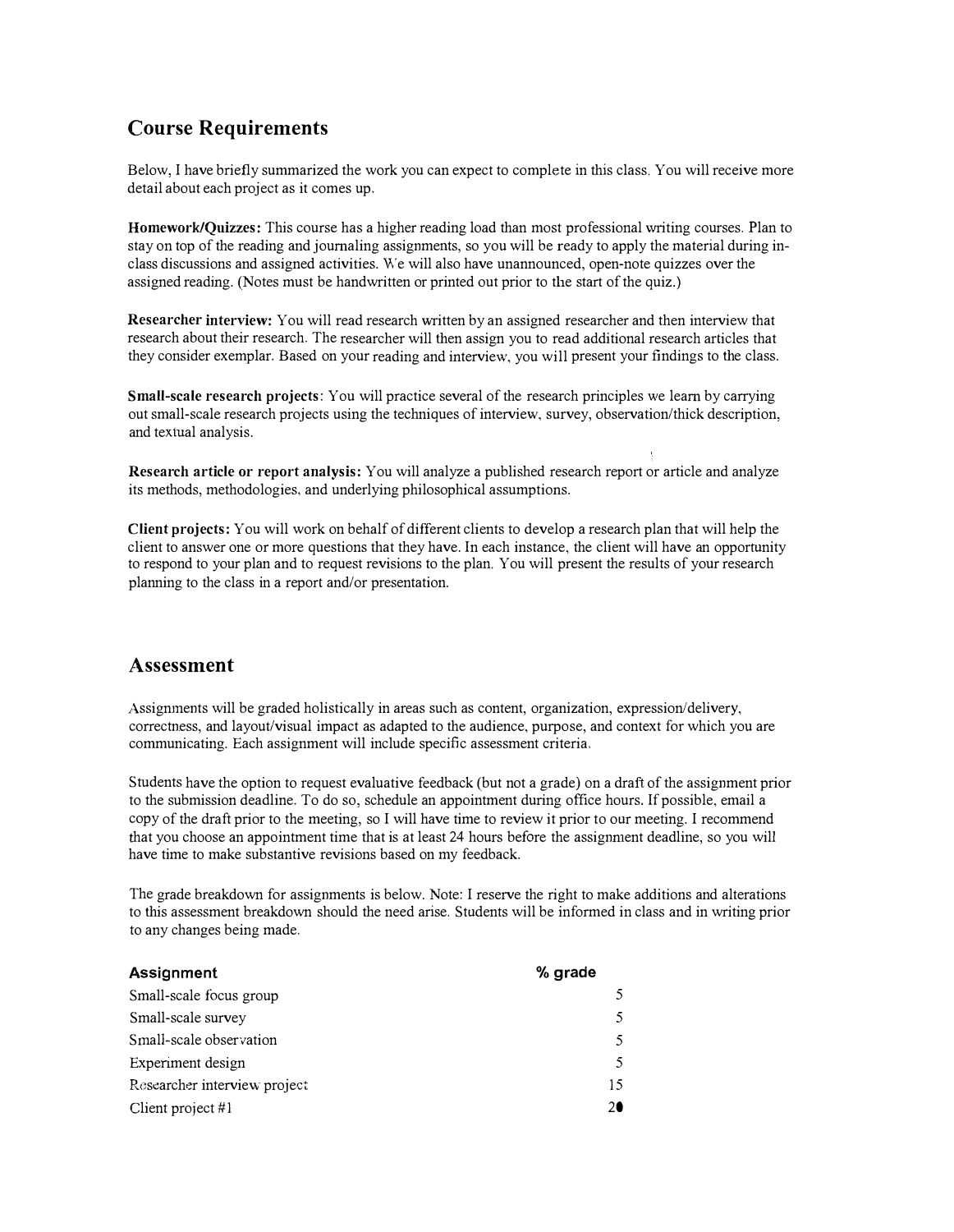| Client project $#2 - OR$ -- |    |
|-----------------------------|----|
| Research article analysis   |    |
| Homework / quizzes          | 15 |
| Participation               | 10 |
| Floating 5%                 |    |

The grading scale for this course is as follows:

| $90 - 100$       | A |
|------------------|---|
| $80 - 89.9$      | B |
| $70 - 79.9$      | С |
| $60 - 69.9$      | D |
| 59.9 and below F |   |

In some cases, a student may receive a "redo" on an individual assignment if that assignment does not meet the minimum requirements for that assignment. The student must then complete the assignment by the assigned deadline to receive a number grade on the assignment.

Policy on rounding up grades: I consider rounding up grades to be a privilege that is extended to students who have demonstrated maximum effort to learn throughout the semester. At the end of the course, if a student's grade is within 2% of the next highest letter grade, I will use the following infonnation to determine whether the grade will be rounded up:

- Student missed no more than three class periods. Student had no more than one instance of significant tardiness or early departure.
- Student met all assignment deadlines. All assignments were complete at the time of submission.
- Student missed no more than one homework assignment.
- Student earned a 90% or better for participation.
- Student took advantage of optional opportunities to revise or submit drafts for feedback.

## Attendance

According to the Secretary's Commission on Achieving Necessary Skills published by the Department of Labor, the number one reason employers cite for firing employees in their first post-collegiate jobs is absence and tardiness. Your classes, therefore, offer you an excellent opportunity to practice the professional skill of prompt attendance.

- You may use up to three days of vacation and sick time as needed. Each additional absence will reduce your semester grade by 2%.
- If you must miss a class, you are still responsible for completing homework activities, meeting assignment deadlines, and completing in-class writing assigmnents. Submit assignments via D2L email or dropbox, as appropriate.
- Missing a class that has been designated a "team meeting" will result in the penalty established by the team in its contract for missed meetings.
- Assignment sheets and most handouts will be available on D2L. Consult with a classmate for notes you :nay have missed. If there is material from the handouts or notes that you do not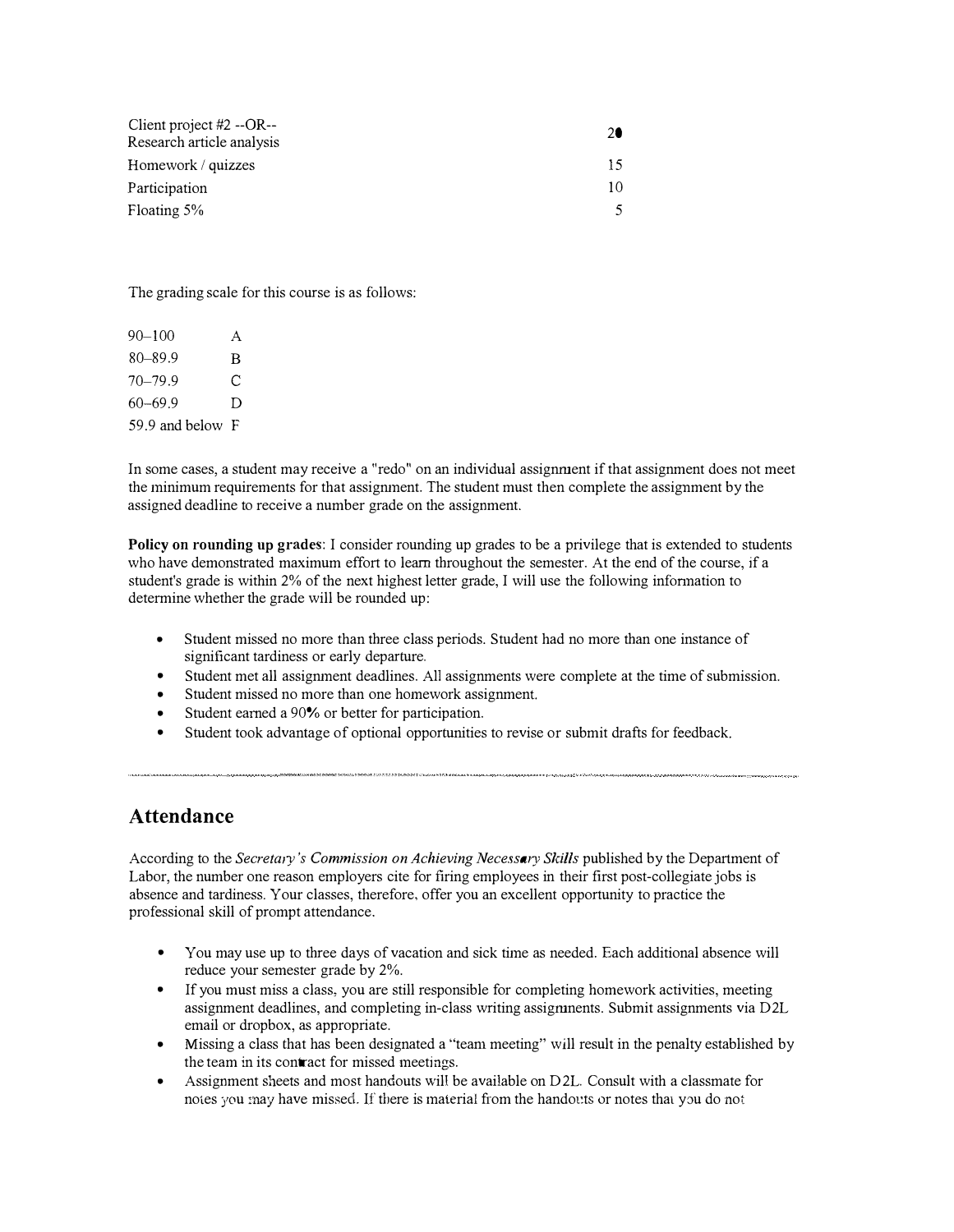understand, please come to my office hours to ask questions. (Pro tip: "Can you tell me what I missed in class?" is not a good question.)

## Deadlines

Due dates for homework and assignments are available in the course modules on D2L.

- Unless otherwise indicated, homework assignments must be completed prior to the start of class. In some cases, D2L-based homework questions may be set to deactivate at 11:00 am on class days.
- Drafts must be submitted by the beginning of class time on the date listed. Late drafts will not be accepted for credit. Alternate submission methods are possible in the event you must miss class on the day a draft is due.
- Unless otherwise noted, the major assignments in the table above must be submitted by 11:59 pm on the date listed. Late projects will be docked 5% or 2 points (whichever is greater) each day until they are turned in.

## Expected Conduct

This class focuses on communication in professional settings. As in a workplace setting, certain types of conduct are expected. In addition to the policies pertaining to attendance and deadlines, pay attention to the following course policies:

- Class correspondence (e.g., emails, discussion posts, text messages) should be written professionally according to the expectations of the business world. Expect to receive feedback from me on the style, content, and organization of your emails, texts, etc.
- In this course, you will need to use advanced features of common software such as Microsoft Word, and you may be asked to use programs that are new to you. I will give you advice and outof-class assistance at your request, but I expect you to be willing to develop the software skills you need to complete projects effectively.
- Keep copies of all work you produce for this class. Do not store assignments only on a single flash drive. If l have given you a hand-written evaluation on an assignment or activity, save that evaluation until you have received your final grade in the course. You will be allowed to consult your notes during pop-quizzes.
- Class time is for doing work related to the course. Limit your use of email, the internet, cell phones, etc. to course-related work during class time.
- All assignments listed in the table above must be completed in order to pass the course.
- Scholarly integrity and ethics: students are expected to maintain principles of academic integrity and conduct as defined in EIU's Code of Conduct. Violations will be reported to the Office of Student Standards. Primary research can create challenges in terms of identifying sources (e.g., need to protect confidentiality, unusual sources for information not covered under typical style guides). but scholarly integrity remains important. When you are unsure of the appropriate way to identify your source. speak with me prior to the assignment deadline so we can determine your inost ethical course of action.

If circumstances arise that may impact your ability to maintain our course policies, address the situation as you would in the workplace—professionally, courteously, and in advance.